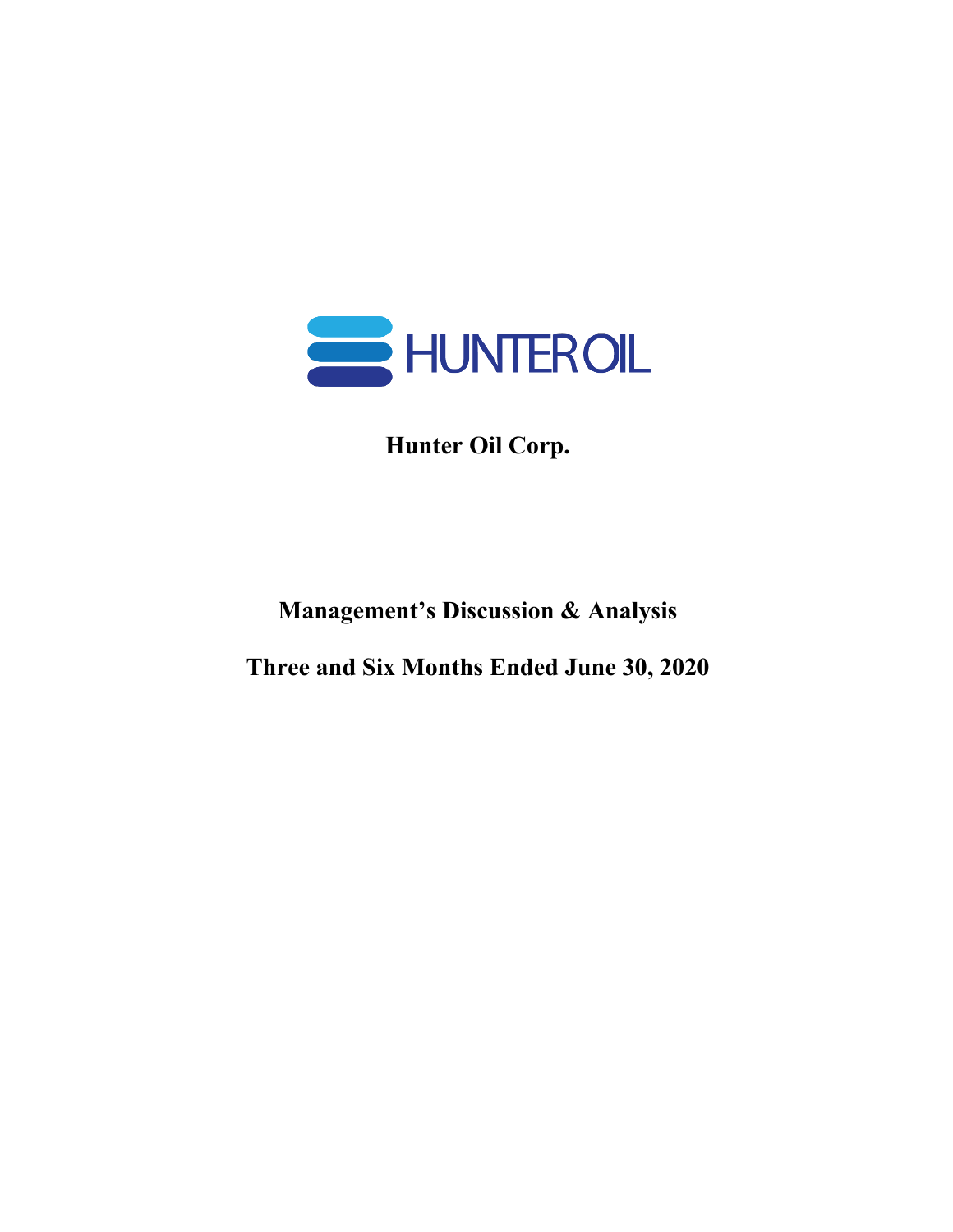# **DATE AND BASIS OF INFORMATION**

Hunter Oil Corp. (the "Company") is incorporated in British Columbia, Canada and is engaged in the business of acquiring and developing crude oil and natural gas properties.

The Company's head office is located at Suite 940, 1040 West Georgia Street, Vancouver, British Columbia, V6E 4H1, Canada. Common shares of the Company are listed on the TSX Venture Exchange under the symbol "HOC" and quoted on the Over the Counter marketplace ("OTCQB") under the symbol "HOILF." Additional information relating to the Company can be found on the SEDAR website at www.sedar.com.

Until August 31, 2018, the Company was engaged in the operation of crude oil and natural gas properties in the Permian Basin in eastern New Mexico, United States. On that date, the Company closed a Purchase and Sale and Share Purchase Agreement with Pacific Energy Development Corp. ("Purchaser") in which certain subsidiaries of the Company sold (the "Transaction") substantially all the Company's oil and gas operations and related assets (the "Assets") located in the Permian Basin, eastern New Mexico. The Purchaser also agreed to assume all retirement obligations associated with the Assets.

The Company is actively seeking to locate, evaluate and where advisable negotiate to acquire interests in oil and gas properties, or pursue other business opportunities in the oil and gas industry. There is no guarantee that the Company will be able to identify suitable oil and gas prospects or other business opportunities, or that the Company will be able to negotiate acceptable terms for any prospects that it identifies. The TSX Venture Exchange may transfer the Company to the NEX, a separate board of the Exchange, if the Company fails to meet ongoing minimum listing requirements.

# **Liquidity and Going Concern**

The unaudited interim condensed consolidated financial statements were prepared on the basis that the Company will continue to operate as a going concern, which assumes that the Company will be able to realize its assets and discharge its liabilities in the normal course of business for the twelve-month period following the date of the unaudited interim condensed consolidated financial statements. The Company has an accumulated deficit of \$120,460,269 and a working capital of \$692,300 as at June 30, 2020.

Although the Company has no current operations nor remaining assets, the board of directors is actively seeking a business opportunity whereby it will continue as a going concern. Therefore, the financial statements were presented on a going concern basis of accounting.

The consolidated financial statements do not reflect the adjustments to the carrying values of assets and liabilities and the reported expenses and balance sheet classifications that would be necessary were the going concern assumption deemed to be inappropriate. These adjustments could be material.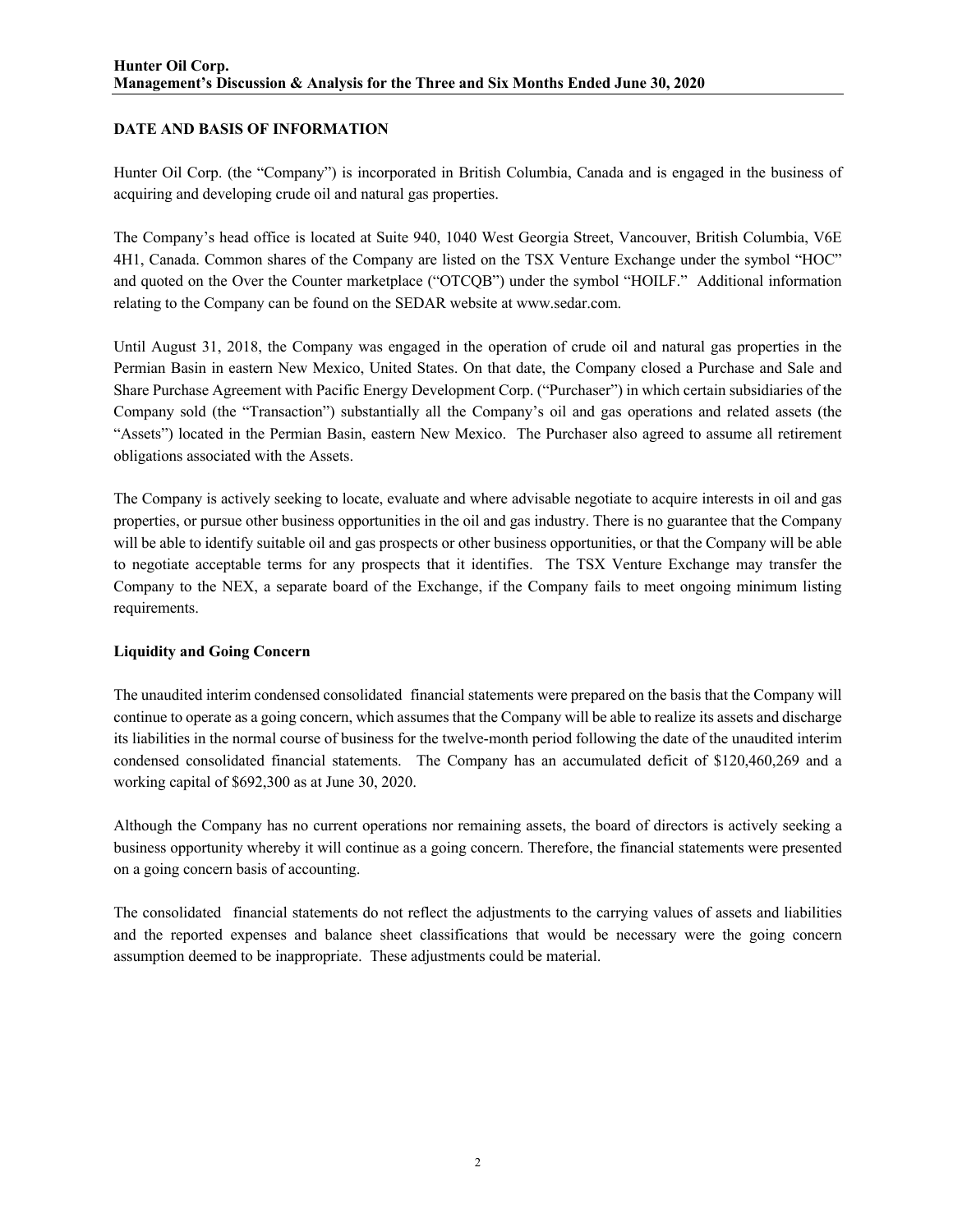#### **Basis of Presentation**

The following Management's Discussion and Analysis ("MD&A") is dated August 27<sup>th</sup>, 2020, and should be read in conjunction with the Company's unaudited interim condensed consolidated financial statements and related notes for the three and six months ended June 30, 2020, as well as the consolidated financial statements and related notes, and MD&A for the year ended December 31, 2019. The referenced unaudited interim condensed consolidated financial statements have been prepared by management and approved by the Company's Board of Directors. Unless otherwise noted, all financial information presented herein has been prepared in accordance with International Financial Reporting Standards ("IFRS") as issued by the International Accounting Standards Board ("IASB").

All financial information is in US dollars, unless otherwise indicated.

#### **Non-IFRS Financial Measures**

Certain financial measures in this MD&A, namely netback, lifting costs and EBITDA, are not prescribed, do not have a standardized meaning defined by IFRS and, therefore, may not be comparable with the calculation of similar measures by other companies.

EBITDA is a non-IFRS measure that refers to income (loss) before interest, income taxes, depletion, depreciation, amortization, accretion and other non-cash items that impact the income statement such as stock-based compensation and gains or losses from asset sales, foreign currency translations and impairments.

Netbacks are non-IFRS measures used by the Company as key indicators of performance and are not intended to represent operating profit nor should they be viewed as an alternative to cash flow provided by operating activities, net earnings or other measures of financial performance calculated in accordance with IFRS. A netback is a per barrel or thousand cubic feet (mcf) computation determined by deducting royalties, production expenses, transportation and selling expenses from the oil or gas sales price to measure the average net cash received from the barrels or mcf sold. Lifting costs are non-IFRS measures that include all production costs necessary to produce oil or gas, excluding severance taxes.

Please refer to the Abbreviations and Definitions section at the end of this document which lists abbreviations and definitions commonly referred to in the energy business and which may be used in this MD&A.

#### **BUSINESS OVERVIEW**

#### **Overview of Three and Six Months Ended June 30, 2020**

**Crude Oil Business Segment.** The Company has one reportable business segment, development of crude oil and natural gas properties. Following the sale of substantially all the Company's oil and gas properties pursuant to the Transaction, the Company's operations consist primarily of activities and expenses related to evaluating future potential business opportunities.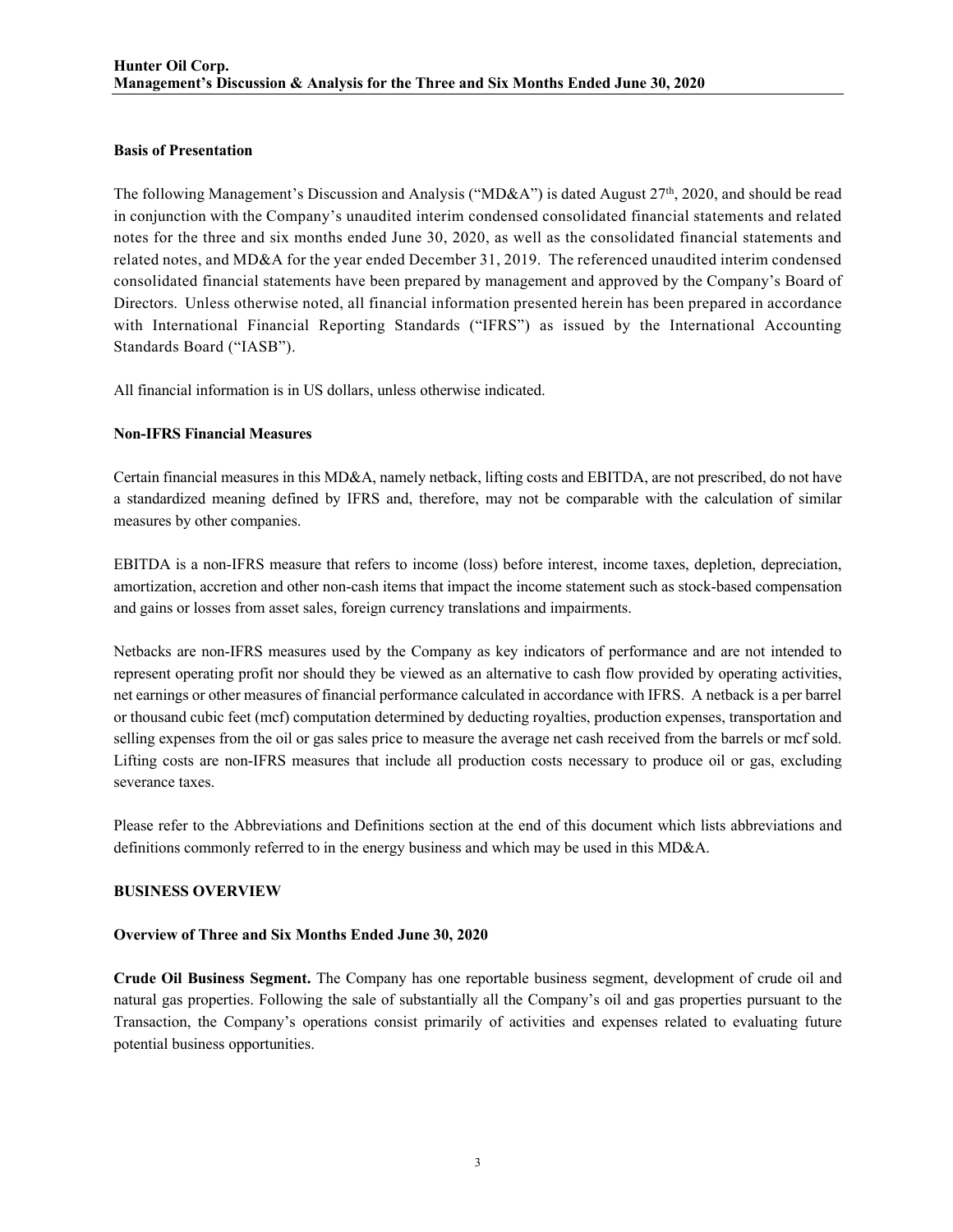**Subsidiaries and Operations.** The operations of the Company include Hunter Oil Corp. (the Parent Company) and its wholly-owned subsidiaries. The following table lists the Company's principal operating subsidiaries, their jurisdiction of incorporation, and its percentage ownership of their voting securities as of the date of this report:

| <b>Subsidiary Name</b>              | <b>Jurisdiction</b> | Ownership 2020 | <b>Ownership 2019</b> |
|-------------------------------------|---------------------|----------------|-----------------------|
| Hunter Oil Management Corp.         | Florida, USA        | $100\%$        | 100%                  |
| Hunter Ventures Corp. (2)           | Delaware, USA       | $0\%$          | 100%                  |
| Hunter Oil Resources Corp. (3)      | Delaware, USA       | $0\%$          | $100\%$               |
| Hunter Oil Production Corp.         | Florida, USA        | $100\%$        | 100%                  |
| Milnesand Minerals Inc. $(1)$ $(2)$ | Delaware, USA       | $0\%$          | $100\%$               |
| Chaveroo Minerals Inc. $(1)$ $(2)$  | Delaware, USA       | $0\%$          | $100\%$               |
| Hunter Ranch Corp. (2)              | Delaware, USA       | $0\%$          | $100\%$               |

(1) Results of discontinued operations. Assets and liabilities of each subsidiary sold as part of discontinued operations.

(2) Entities formally dissolved during the year ended December 31, 2019.

(3) Entity formally dissolved during the six months ended June 30, 2020

# **OVERALL PERFORMANCE**

|                                                               | <b>Three Months Ended</b><br><b>June 30,</b> |           |   |           | <b>Six Months Ended</b><br>June 30, |            |              |            |
|---------------------------------------------------------------|----------------------------------------------|-----------|---|-----------|-------------------------------------|------------|--------------|------------|
|                                                               |                                              | 2020      |   | 2019      |                                     | 2020       |              | 2019       |
| Expenses                                                      |                                              |           |   |           |                                     |            |              |            |
| General and administrative                                    | \$                                           | 18,250    | S | 27,139    | <sup>\$</sup>                       | 51,742     | -S           | 151,941    |
| Management fees and consulting                                |                                              | 93,001    |   | 98,175    |                                     | 191,175    |              | 199,920    |
| Foreign currency loss (gain)                                  |                                              | (33, 869) |   | (40,263)  |                                     | 50,534     |              | (40, 337)  |
| Total expenses                                                |                                              | 77,382    |   | 85,051    |                                     | 293,451    |              | 311,524    |
| Net loss from continuing operations                           |                                              | (77, 382) |   | (85,051)  |                                     | (293, 451) |              | (311, 524) |
| Discontinued operations                                       |                                              |           |   | 18,647    |                                     |            |              | (21,280)   |
| Net loss and comprehensive loss<br>for the period             | S                                            | (77, 382) | S | (66, 404) | S                                   | (293, 451) | <sup>S</sup> | (332, 804) |
| Loss per share continuing                                     |                                              |           |   |           |                                     |            |              |            |
| operations – basic and diluted                                |                                              | (0.01)    |   | (0.01)    |                                     | (0.02)     |              | (0.02)     |
| Loss per share discontinued<br>operations – basic and diluted |                                              | (0.00)    |   | (0.00)    |                                     | (0.00)     |              | (0.00)     |
| Total                                                         | \$                                           | (0.01)    | S | (0.01)    | S                                   | (0.02)     | S            | (0.02)     |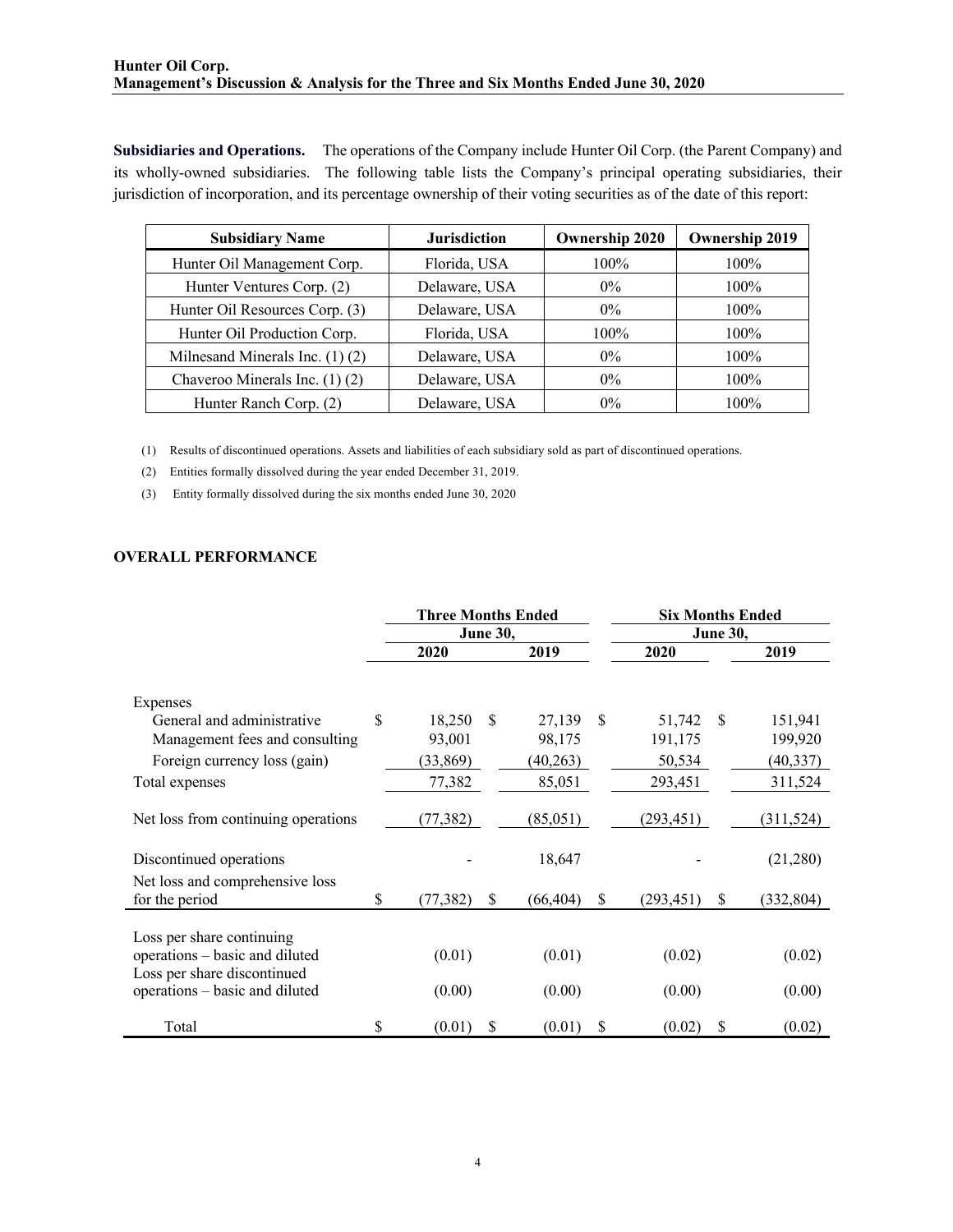#### **DISCUSSION OF OPERATIONS**

#### **Discontinued Operations**

As previously noted, on August 31, 2018, certain subsidiaries of the Company sold substantially all the Company's oil and gas operations and related assets, for aggregate total proceeds of \$21.5 million. The Purchaser also agreed to assume all retirement obligations associated with the Assets. As a result of the sale, the results from operations of the Assets have been presented as discontinued operations. During the six months ended June 30, 2020 there were no expenses related to discontinued operations (2019 - \$21,280).

All other discussions and references herein to operations and expenses of the Company solely relate to the continuing operations of the Company.

#### **General & Administrative**

General and administrative expenses for the six months ended June 30, 2020 and 2019, were as follows:

|                                     | Six Months Ended June 30, |        |   |         |  |  |
|-------------------------------------|---------------------------|--------|---|---------|--|--|
|                                     |                           | 2020   |   | 2019    |  |  |
| Accounting and tax                  | S                         | 9,280  | S | 37,960  |  |  |
| Insurance                           |                           |        |   | 9,178   |  |  |
| Legal                               |                           |        |   | 49,840  |  |  |
| Office & General                    |                           | 26,424 |   | 27,175  |  |  |
| Public company administration costs |                           | 18,539 |   | 19,266  |  |  |
| Travel and accommodation            |                           |        |   | 8,522   |  |  |
| Total                               | S                         | 51,742 |   | 151,941 |  |  |

General and administrative expenses for the six months ended June 30, 2020 decreased \$100,199 compared to the same period in 2019, primarily as a result reduced audit and legal fees following the disposal of the Company's discontinued operations.

#### **Stock-Based Compensation**

Stock-based compensation expense is a non-cash expense that is based on the fair values of stock options granted and amortized over the vesting periods of the options. During the three and six months ended June 30, 2020 and 2019, the Company did not recognize any stock-based compensation expense.

#### **Foreign Exchange Gain (Loss)**

The Company's functional currency and presentational currency, as determined under International Accounting Standard ("IAS") 21, *The Effects of Changes in Foreign Exchange Rates*, is the United States dollar. All of the Company's operating expenses and capital expenditures are paid in the United States dollar except for the revenue and expenses of the Canadian parent company and all historical equity issuances of the Canadian parent which are denominated in Canadian dollars. There will continue to be an impact from currency translation and exchange gains and losses, but management believes this translation will have a small impact on financial results. The average Canadian/US dollar exchange rate was \$0.74 and \$0.75 for the six months ended June 30, 2020 and 2019. For the six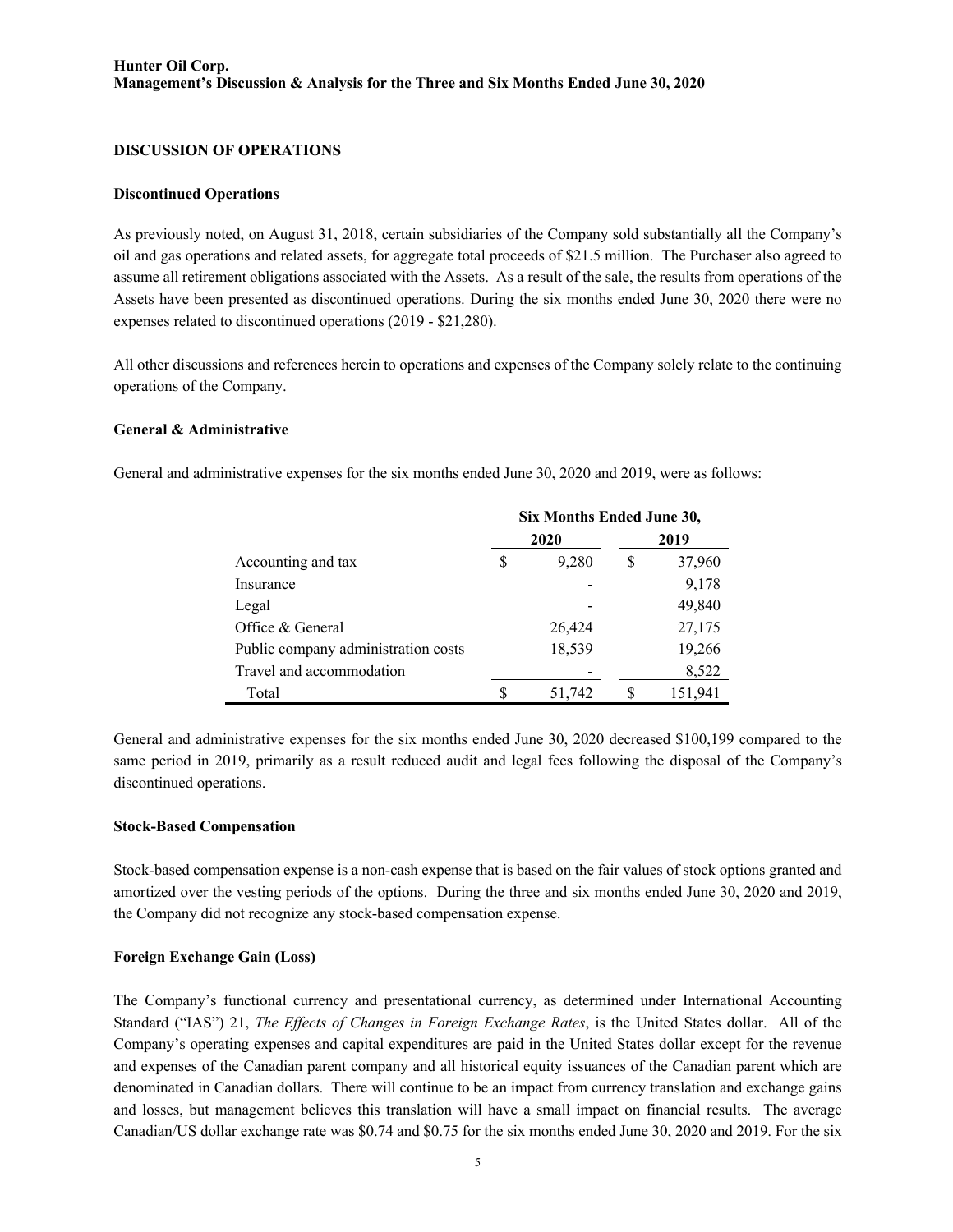months ended June 30, 2020 the Company recognized an exchange loss of \$50,534 on cash balances held in Canadian dollars due to a significant drop in CAD/USD exchange rates at the end of the period.

|                                        | Three Months Ended June 30, |                          |  |           |              | Six Months Ended June 30, |  |            |  |
|----------------------------------------|-----------------------------|--------------------------|--|-----------|--------------|---------------------------|--|------------|--|
|                                        |                             | 2020                     |  | 2019      |              | 2020                      |  | 2019       |  |
| Net comprehensive loss<br>Adjustments: |                             | (77, 382)                |  | (66, 404) | <sup>S</sup> | (293, 451)                |  | (332, 804) |  |
| Loss from discontinued operations      |                             | $\overline{\phantom{0}}$ |  | (18, 647) |              |                           |  | 21,280     |  |
| <b>EBITDA</b>                          |                             | (77,382)                 |  | (85,051)  |              | (293, 451)                |  | (311, 524) |  |

# **Earnings before Interest, Taxes, Depreciation, Depletion and Amortization (EBITDA) Reconciliation**

# **LIQUIDITY AND CAPITAL RESOURCES**

The Company had unrestricted cash balances of \$800,801 and \$1,111,717, as of June 30, 2020 and December 31, 2019 respectively. The Company has \$692,300 of working capital available as of June 30, 2020.

The Company has sufficient cash to fund its current operations; however, the Company anticipates that additional property acquisitions or business development will require additional funding. The Company will consider all available sources of financing to develop such projects, including equity, bank and mezzanine debt, asset sales and joint venture arrangements.

While the unaudited interim condensed consolidated financial statements were prepared on the basis that the Company will continue to operate as a going concern, which assumes that the Company will be able to realize its assets and discharge its liabilities in the normal course of business for the twelve-month period following the date of these consolidated financial statements, certain conditions and events cast significant doubt on the validity of this assumption. For the six months ended June 30, 2020, the Company had negative cash flows from continuing operations of \$295,906 and, at June 30, 2020, an accumulated deficit of \$120,460,269. The Company also expects to incur further losses during the future development of its business. The Company's ability to continue as a going concern is dependent upon its ability identify or develop a suitable business to generate profitable operations and to obtain additional funding from loans or equity financings or through other arrangements. Although the Company has been successful in obtaining financing, there is no assurance that it will be able to obtain adequate financing in the future or that such financing will be on terms acceptable to the Company.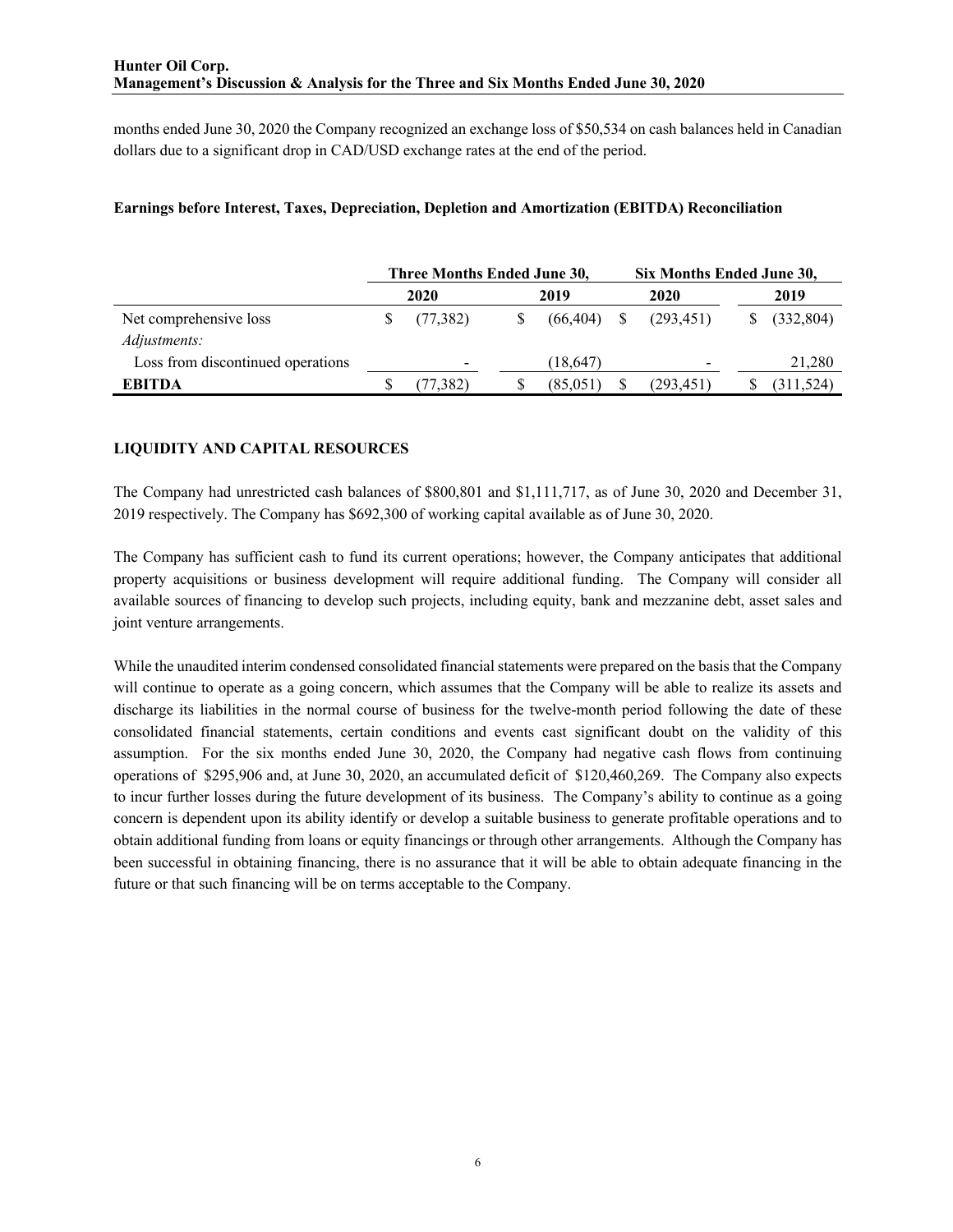# **QUARTERLY RESULTS OF OPERATIONS AND SELECT FINANCIAL DATA**

#### **Summary of Quarterly Information:**

#### **Quarterly Revenue, Loss, and Earing Per Share:**

*(In 000's except for per share amounts)*

|                             | For the three months ended |  |                |  |              |  |               |  |
|-----------------------------|----------------------------|--|----------------|--|--------------|--|---------------|--|
|                             | <b>June 30, 2020</b>       |  | Mar 31, 2020   |  | Dec 31, 2019 |  | Sept 30, 2019 |  |
| Revenues                    | $\sim$                     |  | $\blacksquare$ |  | $\sim$ $-$   |  |               |  |
| Revenues - discontinued ops | $\overline{\phantom{0}}$   |  | $\sim$         |  | $\sim$       |  |               |  |
| Net comprehensive loss      |                            |  | (216)          |  | (142)        |  | (139)         |  |
| Per share-basic             | .01)                       |  | (.02)          |  | (0.01)       |  | (.01)         |  |
| Per share $-$ diluted       | .01)                       |  | (0.02)         |  | .U H         |  | (.01)         |  |

|                             | For the three months ended |              |  |              |  |                  |  |               |
|-----------------------------|----------------------------|--------------|--|--------------|--|------------------|--|---------------|
|                             |                            | Jun 30, 2019 |  | Mar 31, 2019 |  | Dec 31, 2018     |  | Sept 30, 2018 |
| Revenues                    |                            | - 8          |  | $-$          |  | $\sim$ 100 $\mu$ |  |               |
| Revenues – discontinued ops |                            |              |  | $\sim$       |  | $\sim$           |  | 383           |
| Net comprehensive loss      |                            | (66)         |  | (267)        |  | (589)            |  | (2,666)       |
| Per share-basic             |                            | 0.01)        |  | (.02)        |  | (0.04)           |  | (.20)         |
| Per share - diluted         |                            | .011         |  | (02)         |  | .04)             |  | (.20)         |

# **DISCLOSURE OF CONTROLS, PROCEDURES AND INTERNAL CONTROLS OVER FINANCIAL REPORTING**

As a TSX Venture Exchange issuer, the Company's officers are not required to certify the design and evaluation of operating effectiveness of the Company's disclosure controls and procedures ("DC&P") or its internal controls over financial reporting ("ICFR"). The Company maintains DC&P designed controls to ensure that information required to be disclosed in reports filed or submitted is accumulated and communicated to management, including the Chief Executive Officer and the Chief Financial Officer, as appropriate, to allow timely decisions regarding required disclosure. In addition, the Chief Executive Officer and the Chief Financial Officer have designed controls over financial reporting to provide reasonable assurance regarding the reliability of financial reporting and the preparation of consolidated financial statements for external purposes in accordance with generally accepted accounting principles. Due to its size, the small number of employees, the scope of its current operations and its limited liquidity and capital resources, there are inherent limitations on the Company's ability to design and implement on a costeffective basis the DC&P and ICFR procedures, the effect of which may result in additional risks related to the quality, reliability, transparency and timeliness of its interim filings and other reports. There have been no changes in ICFR during the six months ended June 30, 2020.

#### **OFF-BALANCE SHEET ARRANGEMENTS**

The Company does not have any special purpose entities nor is it party to any arrangements that would be excluded from the consolidated balance sheet.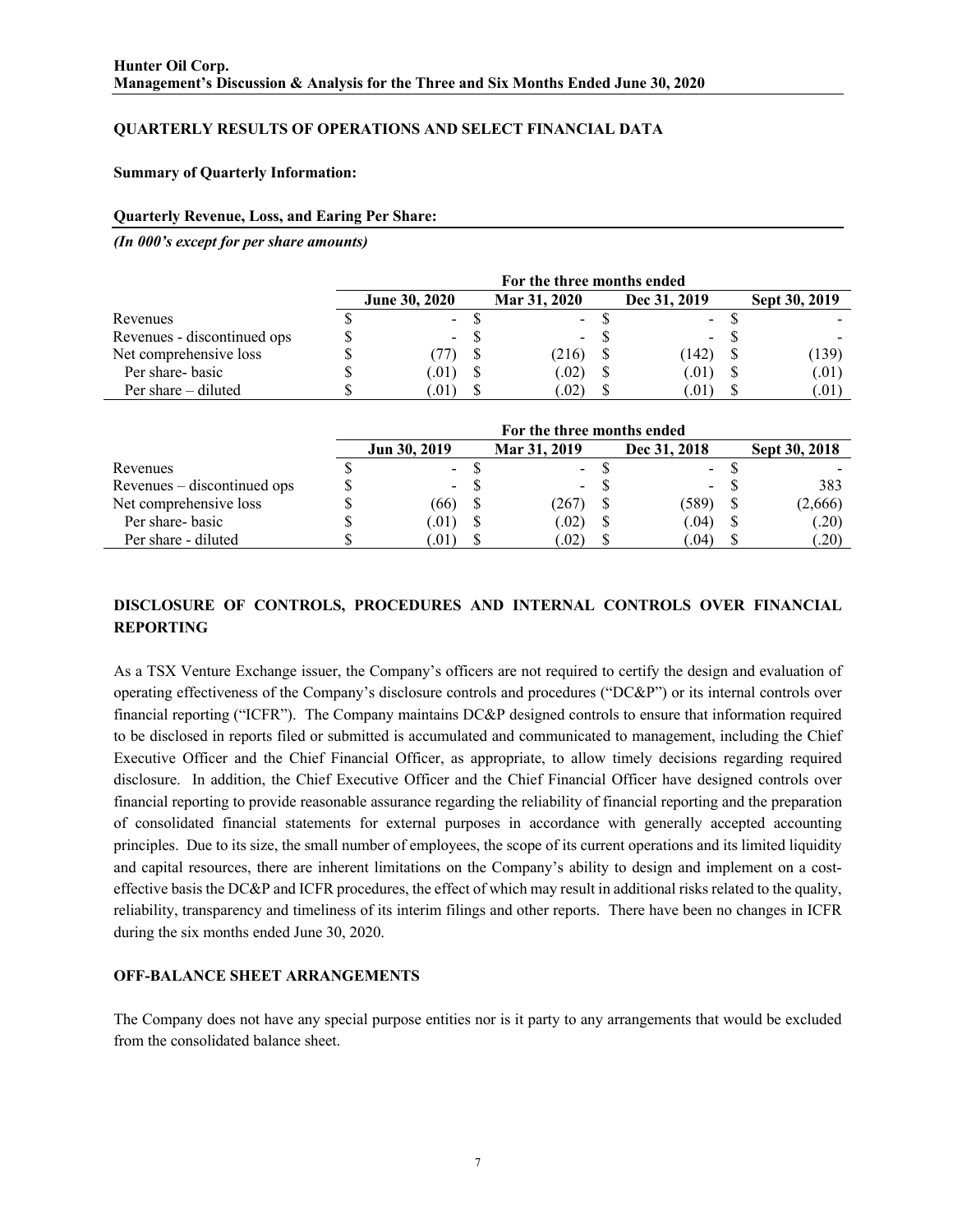## **RELATED PARTY TRANSACTIONS**

A total \$5,365 included in accounts payable is due to related parties as at June 30, 2020. There were no amounts due to related parties as at December 31, 2019. During the six months ended June 30, 2020, the Company incurred expenses from transactions with two related parties identified below.

The Company is party to a management services agreement with a company controlled by the Company's Executive Chairman. Pursuant to this management services agreement, the Company incurred \$120,000 in management fees, office rent and office expenses during the six months ended June 30, 2020 and 2019, respectively. The Company currently operates under a monthly agreement for \$20,000 per month.

The Company incurred management consulting fees paid \$35,175 to a company controlled by the CFO during the six months ended June 30, 2020 (2019 - \$33,920).

# **CRITICAL ACCOUNTING ESTIMATES**

Estimates and underlying assumptions are reviewed on an ongoing basis and involve significant estimation uncertainty which have a significant risk of causing adjustments to the carrying amounts of assets and liabilities. Revisions to accounting estimates are recognized in the period in which the estimates are reviewed and for any future periods affected. Significant judgments, estimates and assumptions made by management in the consolidated financial statements are outlined below:

*Financial instruments:* The estimated fair values of financial assets and liabilities, by their very nature, are subject to measurement uncertainty due to their exposure to credit, liquidity and market risks. The fair value of these derivatives is determined using valuation models which require assumptions concerning the amount and timing of future cash flows and discount rates. Management's assumptions rely on external observable market data, including quoted commodity prices and volatility. The resulting fair value estimates may not be indicative of the amounts realized or settled in current market transactions and, as such, are subject to measurement uncertainty.

*Impairment of assets:* The Company evaluates its assets for possible impairment at the CGU level. The determination of CGUs requires judgement in defining the smallest grouping of integrated assets that generate identifiable cash inflows that are largely independent of the cash inflows of other assets or groups of assets. The allocation of assets into CGUs has been determined based on similar geological structure, shared infrastructure, geographical proximity, commodity type, the existence of active markets, similar exposure to market risks, and the way in which management monitors the operations.

The recoverable amounts of CGUs and individual assets have been determined based on the higher of fair value less costs of disposal model and value in-use model. The key assumptions the Company uses in estimating future cash flows for recoverable amounts are: anticipated future commodity prices, expected production volumes, future operating and development costs, estimates of inflation on costs and expenditures, expected income taxes and discount rates. In addition, the Company considers the current environmental, social and governance issues affecting its property interests and operations, including the current legislative and regulatory activity affecting the permitting and approval of its projects and operations. Changes to these assumptions will affect the estimated recoverable amounts attributed to a CGU or individual assets and may then require a material adjustment to their related carrying value.

The decision to transfer exploration and evaluation assets to property and equipment is based on management's determination of a property's technical feasibility and commercial viability based on proved and probable reserves as well as related future cash flows.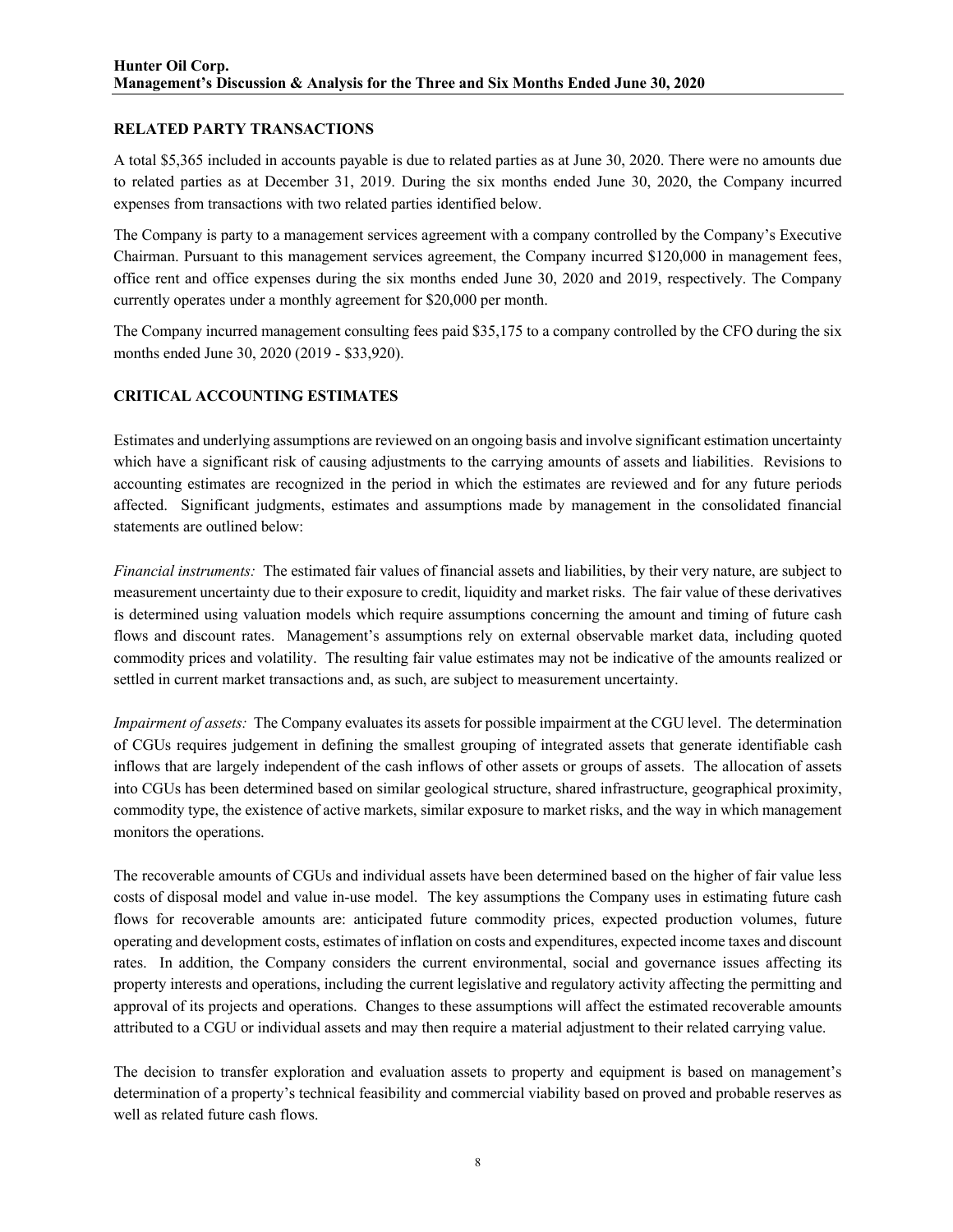Judgements are required to assess when impairment indicators exist and impairment testing is required. In determining the recoverable amount of assets, in the absence of quoted market prices, impairment tests are based on estimates of reserves, production rates, future oil and natural gas prices, future costs, discount rates, market value of land and other relevant assumptions.

The application of the Company's accounting policy for exploration and evaluation assets requires management to make certain judgements as to future events and circumstances as to whether economic quantities of reserves will be found to assess if technical feasibility and commercial viability has been achieved.

Judgements are made by management to determine the likelihood of whether deferred income tax assets at the end of the reporting period will be realized from future taxable earnings.

*Accrued Liabilities:* The Company estimates and recognizes liabilities for future retirement obligations and restoration of oil and gas development wells. These provisions are based on estimated costs, which take into account the anticipated method and extent of restoration. Actual costs are uncertain, and estimates can vary as a result of changes to relevant laws and regulations, the emergence of new restoration techniques, operating experience and prices. The expected timing of future retirement may change due to these factors.

## **NEW ACCOUNTING STANDARDS**

There are no new accounting standards effective for the period ended June 30, 2020 that have a material impact on the Company.

# **FUTURE ACCOUNTING PRONOUNCEMENTS**

There are no other IFRS or IFRIC interpretations that are not yet effective that would be expected to have a material impact on the Company.

# **POTENTIAL RISKS AND UNCERTAINTIES**

The resource industry is highly competitive and, in addition, exposes the Company to a number of risks. Resource exploration and development involves a high degree of risk, which even a combination of experience, knowledge and careful evaluation may not be able to overcome. It is also highly capital intensive and the ability to complete a development project may be dependent on the Company's ability to raise additional capital. In certain cases, this may be achieved only through joint ventures or other relationships, which would reduce the Company's ownership interest in the project. There is no assurance that development operations will prove successful.

#### **Risks Associated with Financial Assets and Liabilities**

The Company is exposed to financial risks arising from its financial assets and liabilities. Financial risks include market risks (such as commodity prices, foreign exchange and interest rates), credit risk and liquidity risk. The future cash flows of financial assets or liabilities may fluctuate due to movements in market prices and the exposure to credit and liquidity risks. Disclosures relating to exposure risk are provided in detail below.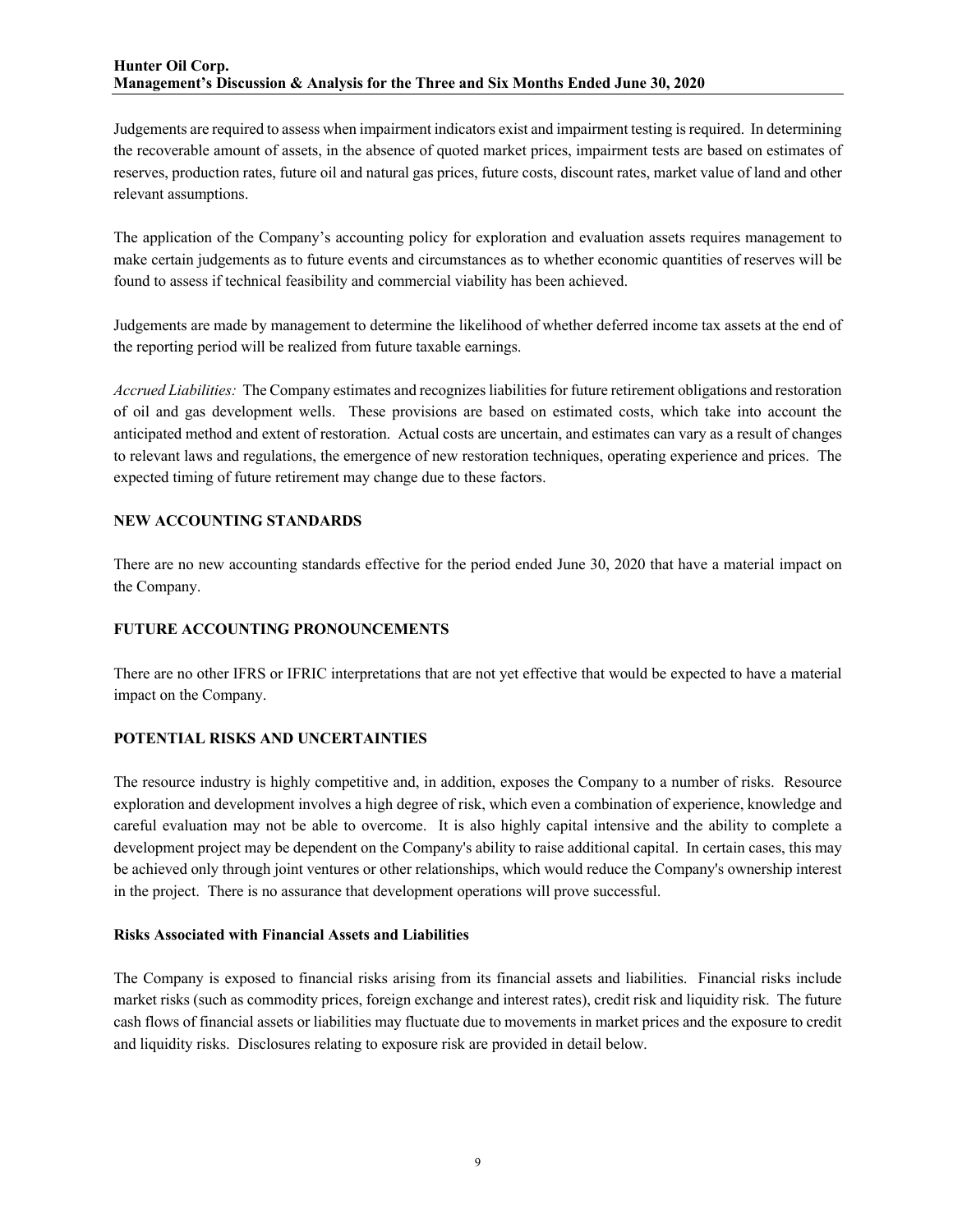## **Credit Risk**

Credit risk is the risk of an unexpected loss if a customer or counterparty to a financial instrument fails to meet its contractual obligations. The Company's financial instruments exposed to concentrations of credit risk are primarily cash and cash equivalents, including restricted cash and accounts receivable. The Company's receivables mainly consist of amounts due from the Government of Canada in relation to Goods and Services tax refunds.

### **Liquidity Risk**

Although the Company has no current operations nor operating remaining assets, other than cash, the Board of Directors is actively seeking a business opportunity whereby it will continue as a going concern. The proposed business of the Company involves a high degree of risk and there is no assurance that the Company will identify an appropriate business for acquisition or investment, and even if so identified, it may not be able to finance such an acquisition or investment within the requisite period. Additional funds will be required to enable the Company to pursue such an initiative and the Company may be unable to obtain such financing on terms which are satisfactory to it. Furthermore, there is no assurance that the business will be profitable. These factors indicate the existence of a material uncertainty that may cast doubt about the Company's ability to continue as a going concern. The consolidated financial statements do not reflect the adjustments to the carrying values of assets and liabilities and the reported expenses and balance sheet classifications that would be necessary were the going concern assumption deemed to be inappropriate. These adjustments could be material.

## **Foreign Exchange Risk**

Substantially all of the Company's expenditures are either denominated in or made with US dollars. The Company has exposure to foreign exchange risk in relation to cash assets denominated in Canadian dollars. The Company has chosen not to enter into any foreign exchange contracts.

#### **Additional Financing**

To the extent that external sources of capital, including the issuance of additional common shares, become limited or unavailable, the Company's ability to make necessary capital investments to maintain or expand its oil and gas exploration and development activities will be impaired.

#### **Commodity Price Risk**

The Company is exposed to fluctuations in the world commodity prices for its products with a corresponding impact to cash flow. Reduced cash flow may result in lower levels of capital being available for field activity, thus compromising the Company's capacity to grow production while at the same time replacing continuous production declines from existing properties. When the Company forecasts increased debt levels due to capital expenditures exceeding cash flow, it may enter into oil and natural gas hedging contracts in order to provide stability of future cash flow. The Company engages in derivative financial instruments solely to manage its commodity price risk exposure relative to its actual commodity production and not for speculative purposes. The Company had no derivative contracts in place at June 30, 2020.

#### **Dependence on Key Personnel**

The Company has a small management team and the loss of a key individual or the inability to attract suitably qualified personnel in the future could materially and adversely affect the Company's business.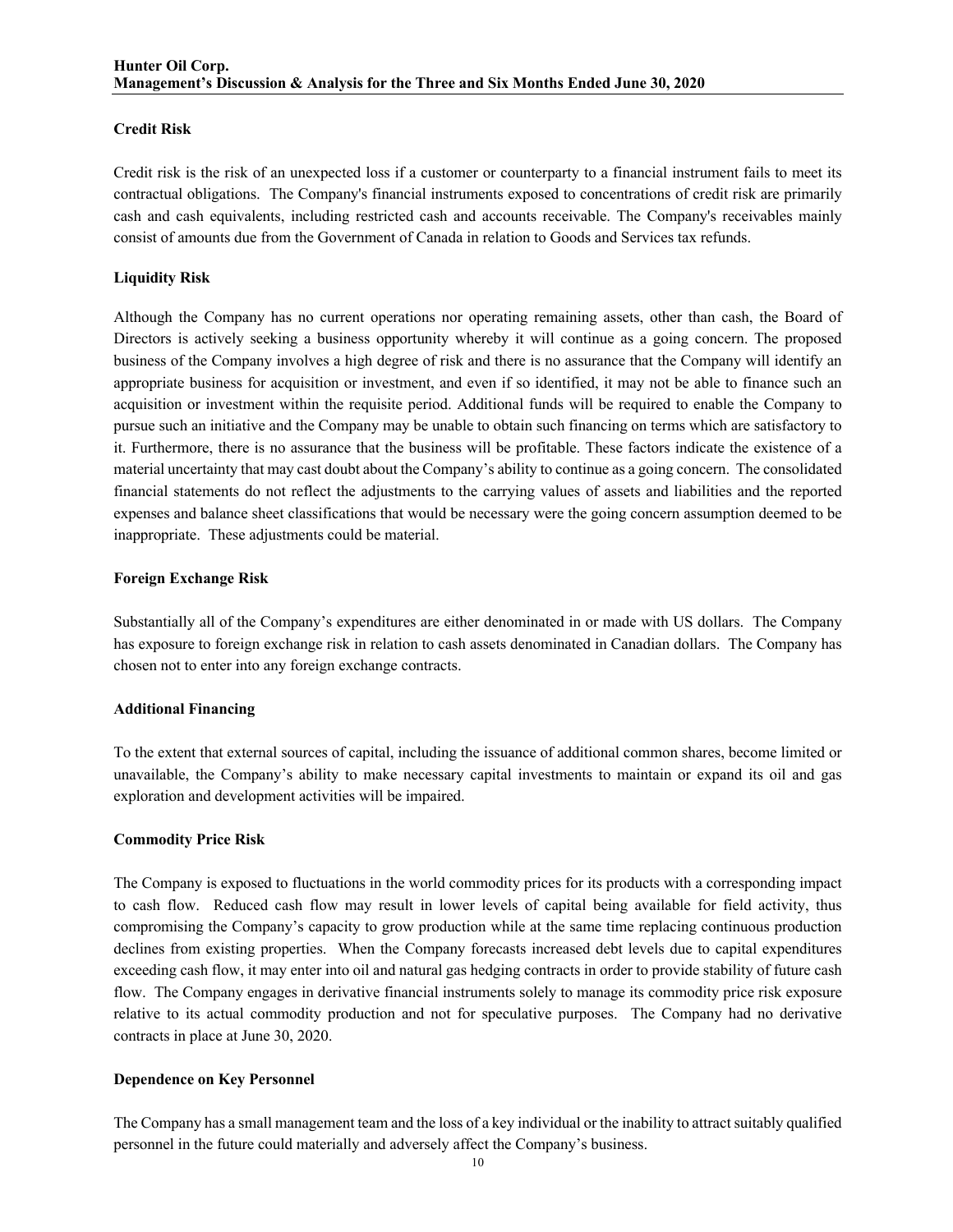## **Environmental Regulation**

The oil and gas industry is subject to environmental regulation. A breach of such legislation may result in the imposition of fines or issuance of clean up orders in respect of the Company or its properties. Such legislation may be changed to impose higher standards and potentially costlier obligations. The Company endeavors to operate in such a manner to ensure it conforms to the standards and government regulations required for each jurisdiction in which it operates.

## **Foreign Investments**

The Company expects that its oil and gas exploration activities will take place principally outside of Canada for the foreseeable future. As such, the Company's operations are subject to a number of risks over which it has no control. These risks may include risks related to economic, social or political instability or change, terrorism, hyperinflation, currency non-convertibility or instability, changes of laws affecting foreign ownership, government participation, taxation, working conditions, rates of exchange, exchange control, exploration licensing, petroleum and export licensing and export duties as well as government control over domestic oil and gas pricing. The Company endeavors to operate in such a manner in order to minimize and mitigate its exposure to these risks. However, there can be no assurance that the Company will be successful in protecting itself from the impact of all of these risks.

## **General Economic Conditions**

There has been a high level of volatility in the world financial markets over the past few years. This volatility has caused investors to become less willing to provide debt or equity financing to most companies and in particular to junior resource companies. This will potentially make completing financings for the Company difficult in the foreseeable future.

#### **Market Risks**

The Company is subject to normal market risks including fluctuations in foreign exchange rates and interest rates. While the Company manages its operations in order to minimize exposure to these risks, the Company has not entered into any derivatives or contracts to hedge or otherwise mitigate this exposure.

#### **Government Regulations**

The Company's oil and gas concessions may be subject to various federal and local governmental regulations. Matters subject to regulation include discharge permits for drilling operations, drilling and abandonment bonds, reports concerning operations, the spacing of wells, and pooling of properties and taxation. From time to time, regulatory agencies have imposed price controls and limitations on production by restricting the rate of flow of oil and gas wells below actual production capacity in order to conserve supplies of oil and gas. The production, handling, storage, transportation and disposal of oil and gas, by-products thereof and other substances and materials produced or used in connection with oil and gas operations are also subject to regulation under federal and local laws and regulations relating primarily to the protection of human health and the environment. The Company incurs expenditures related to complying with these laws and for remediation of existing environmental contamination. The requirements imposed by such laws and regulations are frequently changed and subject to interpretation, and the Company is unable to predict the ultimate cost of compliance with these requirements or their effect on its operations.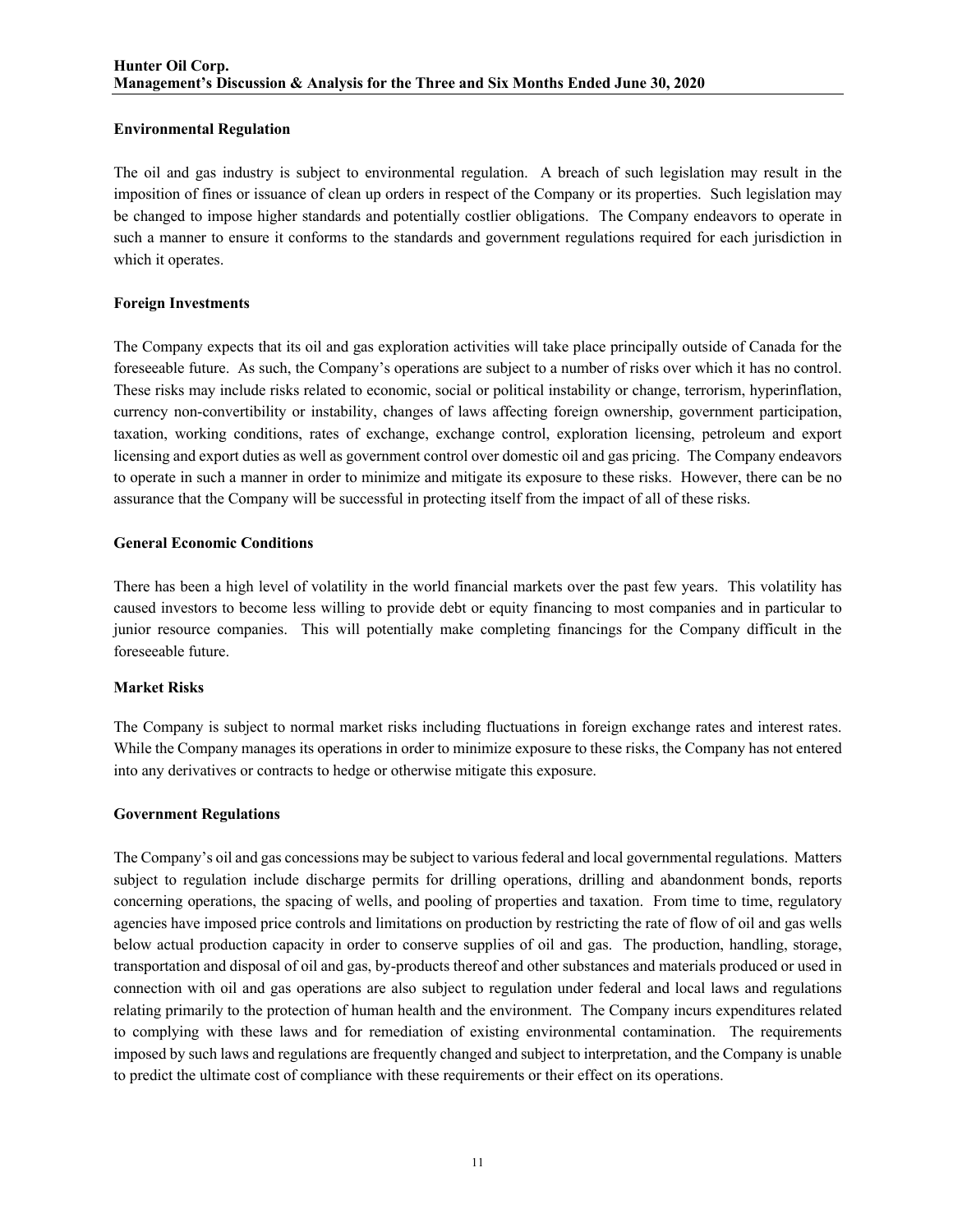# **OTHER MD&A INFORMATION NOT DISCLOSED ELSEWHERE**

# **Disclosure of Share Capital**

Authorized capital:

 25 million preference shares of no par value; Unlimited common shares of no par value.

Issued and outstanding at August 27<sup>th</sup>, 2020:

13,260,871 common shares.

As at August 27<sup>th</sup>, 2020 the Company has no stock options outstanding.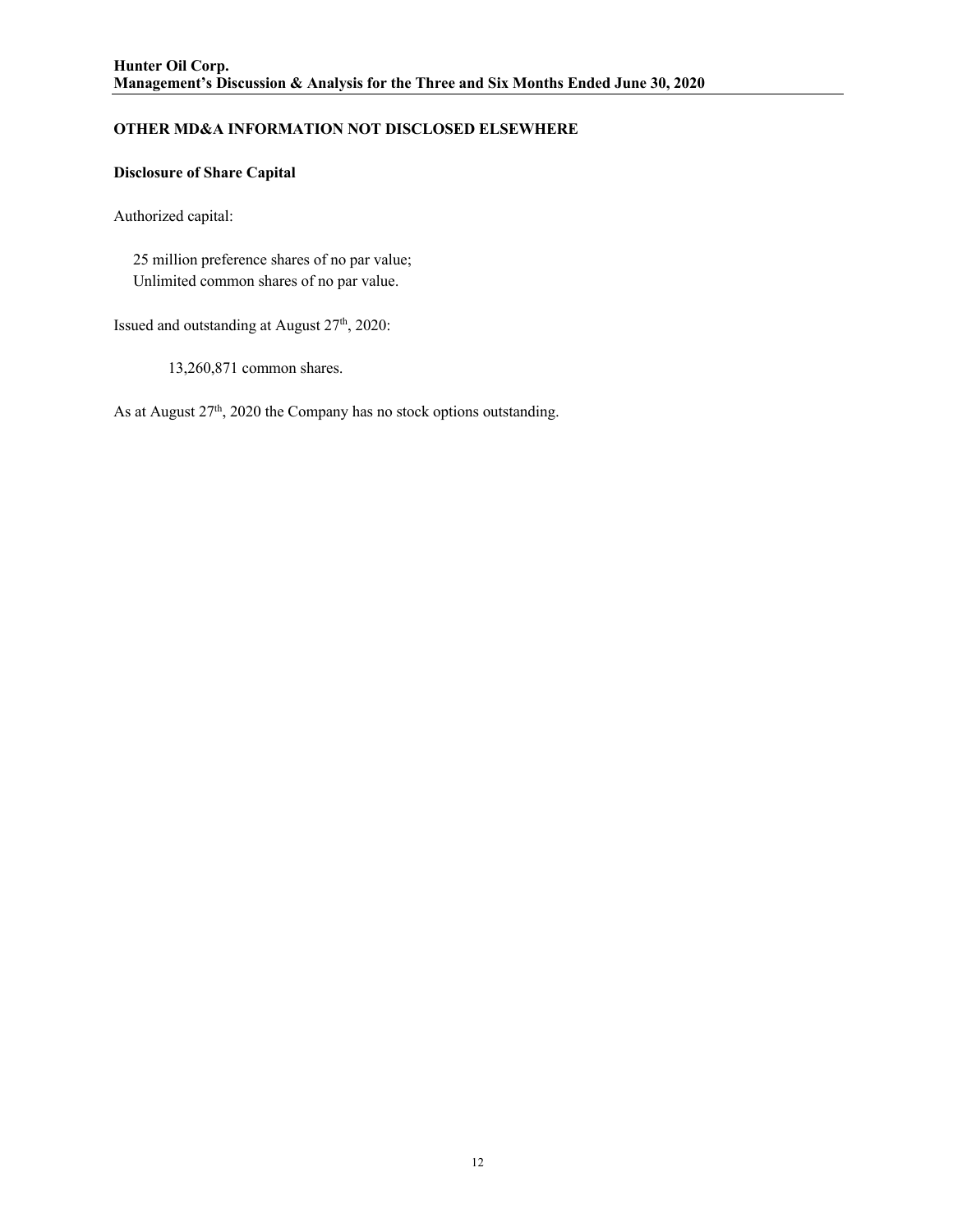#### **Forward-Looking Statements**

Certain statements contained in this Management's Discussion and Analysis and in certain documents incorporated by reference into this Management's Discussion and Analysis contain estimates and assumptions which management are required to make regarding future events and may constitute forward-looking statements within the meaning of applicable securities laws. Management's assessment of future operations, drilling and development plans and timing thereof, other capital expenditures and timing thereof, methods of financing capital expenditures and the ability to fund financial liabilities, expected commodity prices and the impact on the Company and the impact of the adoption of future changes in accounting standards may constitute forward-looking statements under applicable securities laws and necessarily involve risks including, without limitation, risks associated with oil and gas exploration, development, exploitation, the flexibility of capital funding plans and the source of funding therefore; production, marketing and transportation, loss of markets, volatility of commodity prices, the effect of the Company's risk management program, including the impact of derivative financial instruments; currency fluctuations, imprecision of reserve estimates, environmental risks, competition from other producers, inability to retain drilling rigs and other services, incorrect assessment of the value of acquisitions, failure to realize the anticipated benefits of acquisitions, the inability to fully realize the benefits of the acquisitions, delays resulting from or inability to obtain required regulatory approvals and ability to access sufficient capital from internal and external sources.

All statements other than statements of historical fact may be forward-looking statements. Forward-looking statements are often, but not always, identified by the use of words such as "seek", "anticipate", "plan", "continue", "estimate", "expect", "may", "will", "project", "predict", "potential", "targeting", "intend", "could", "might", "should", "believe" and similar other expressions. These statements involve known and unknown risks, uncertainties and other factors that may cause actual results or events to differ materially from those anticipated in such forwardlooking statements. The Company believes that the expectations reflected in these forward-looking statements are reasonable but no assurance can be given that these expectations will prove to be correct and such forward-looking statements included in, or incorporated by reference into, this MD&A should not be unduly relied upon. These statements speak only as of the date of this MD&A as the case may be. The Company does not intend, and does not assume an obligation, to update these forward-looking statements, except as required by securities law.

In particular, this MD&A and the documents incorporated by reference include, but are not limited to, forward-looking statements pertaining to the following:

- the quantity of reserves and contingent resources;
- crude oil operations and production levels;
- capital expenditure programs, including drilling programs, asset retirement and abandonment activities and pipeline construction projects, and the timing and method of financing thereof;
- projections of market prices and costs;
- supply, demand and pricing for crude oil;
- expectations regarding the Company's ability to raise capital and to continually add to reserves through acquisitions and development
- drilling inventory, drilling plans and timing of drilling, re-completion and tie-in of wells;
- plans for production facilities construction and completion and the timing and method of funding thereof;
- productive capacity of wells, anticipated or expected production rates and anticipated dates of commencement of production;
- drilling, completion and facilities costs;
- results of various projects of the Company;
- timing of receipt of regulatory approvals;
- timing and effect of production increases and the related effect and timing on operating costs per BOE;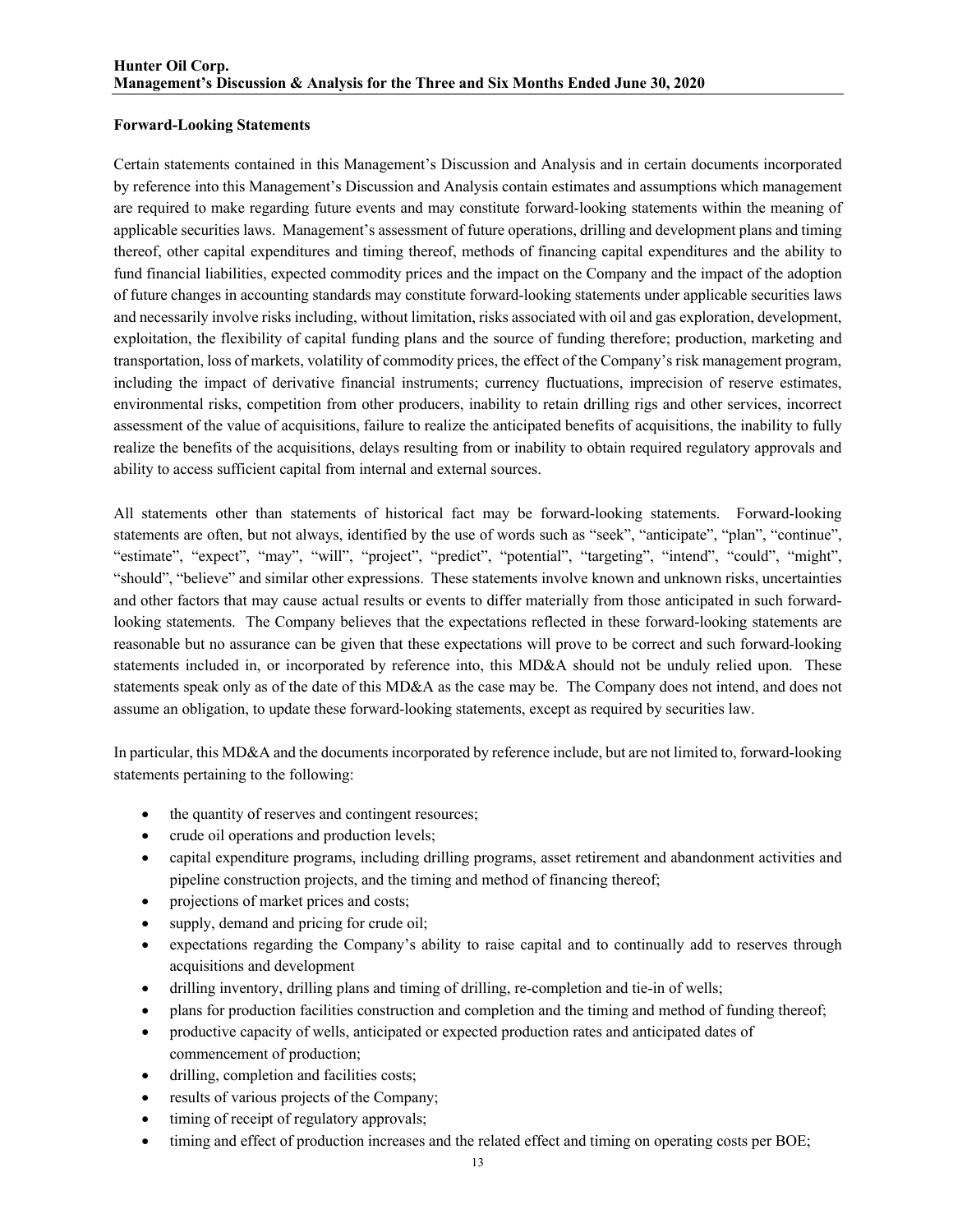- ability to lower cost structure in certain projects of the Company;
- growth expectations within the Company;
- timing of development of undeveloped reserves;
- the tax horizon and tax related implications of the Company;
- supply and demand for oil;
- the performance and characteristics of the Company's oil and natural gas properties;
- the Company's acquisition strategy, the criteria to be considered in connection therewith and the benefits to be derived therefrom;
- the impact of federal and state governmental regulation on the Company, either directly or relative to other oil and gas issuers of similar size;
- realization of the anticipated benefits of acquisitions and dispositions;
- weighting of production between different commodities;
- expected levels of royalty rates, production and workover costs, office field expenses, general and administrative costs, costs of services and other costs and expenses
- benefits or costs related to settlement of financial instruments; and
- treatment under government regulation and taxation, including hydrocarbon taxation regimes

This forward-looking information is based on a number of assumptions and factors, including, but not limited to, the following:

- assumptions set out herein and in the Company's most recently filed Form 51-101F1 oil and gas report;
- stability in the credit markets and continued willingness of lenders to lend capital to issuers such as the Company;
- continuing availability of funds for capital expenditures through internally generated cash and/or equity raises and debt raises;
- stability of political and fiscal regimes in the countries in which the Company operates;
- ability of the Company to hold mineral leases and projects in which it has interests and to find suitable industry partners to assume or share capital expenditure requirements necessary to keep various of the Company's projects in good standing, if and as needed;
- stable future costs;
- availability of equipment and personnel when required for operations;
- future strong demand for oil;
- that the Company will not experience unforeseen delays, unexpected geological, environmental or other natural occurrences, equipment failures, permitting delays or delays in procurement of required equipment or personnel;
- that the Company will not experience labor or contract disputes;
- that the Company's financial condition and development plans and those of its co-venturers will not substantially change;
- the assumptions underlying reserve estimates;
- that indications of early results are reasonably accurate predictors of the prospectiveness of the hydrocarbon bearing strata;
- that environmental and other regulations affecting the Company will not substantially change and that required regulatory approvals will be available when required;
- that expected production from future wells can be achieved as modeled and that declines will match the modeling;
- that rates of return as modeled can be achieved;
- that reserve recoveries are consistent with management's expectations;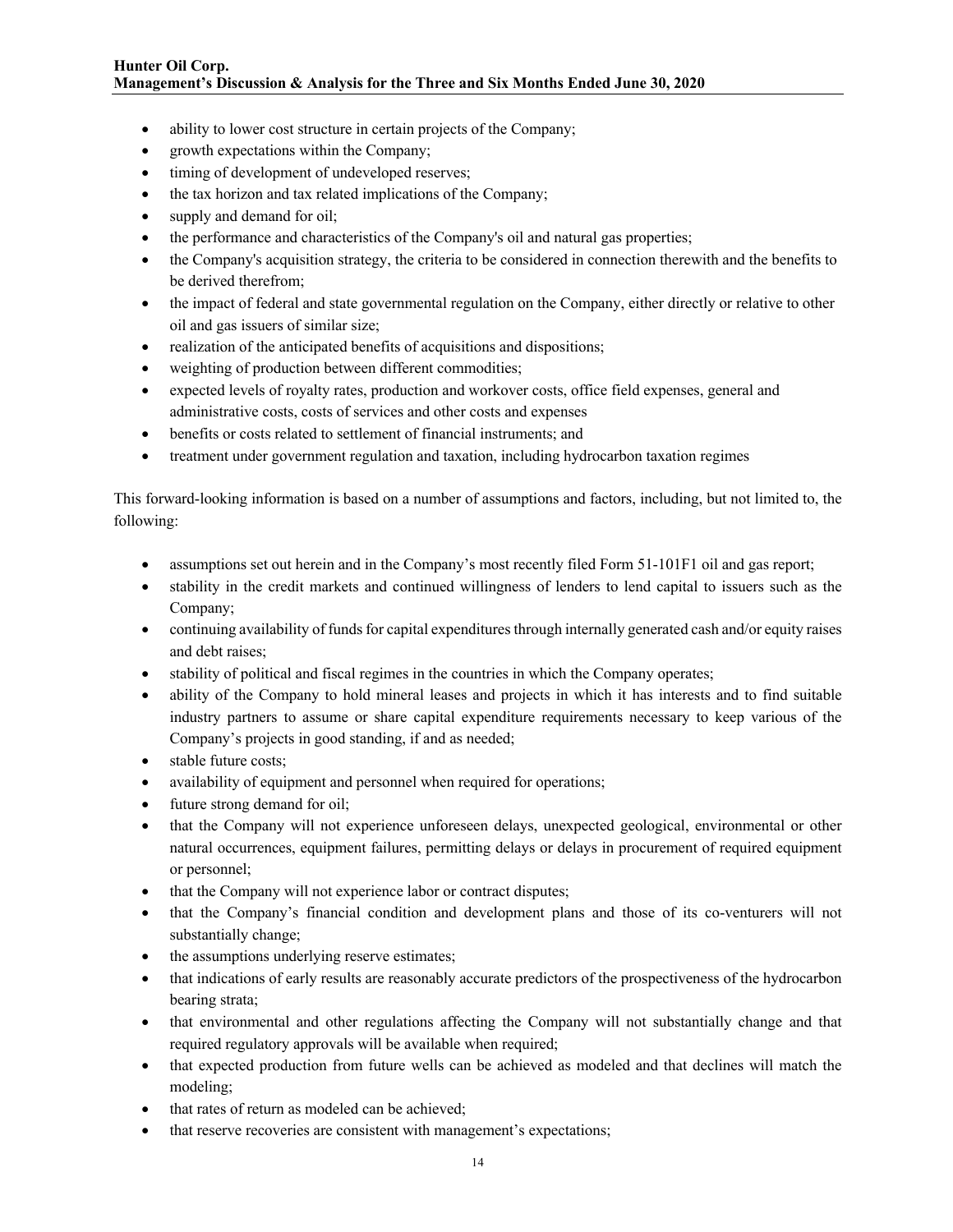- that additional wells are actually drilled and completed;
- expectations and assumptions regarding future growth, results of operations, production, future capital and other expenditures (including the amounts, nature and sources of funding thereof);
- plans for, and results of, drilling activities; and
- assumptions regarding business prospects and opportunities.
- The ability of the Company's management to locate, evaluate, negotiate with or develop business opportunities.

Although the Company believes that the expectations reflected in the forward-looking statements are reasonable, there can be no assurance that such expectations will prove to be correct. The Company cannot guarantee future results, levels of activity, performance or achievements. Moreover, neither the Company nor any other person assumes responsibility for the outcome of the forward-looking statements. Many of the risks and other factors are beyond the Company's control, which could cause actual results to differ materially from those anticipated in these forwardlooking statements as a result of risk factors as set forth, but not limited to, those below and elsewhere in this MD&A:

- volatility in market prices for oil;
- liabilities and risks inherent in oil operations;
- uncertainties associated with estimating reserves;
- competition for capital, acquisitions of reserves, undeveloped lands and skilled personnel;
- incorrect assessments of the value of acquisitions;
- incorrect assessments of the recoverability of asset costs and investments;
- geological, technical, drilling and processing problems; and
- governmental, regulatory and taxation regimes.